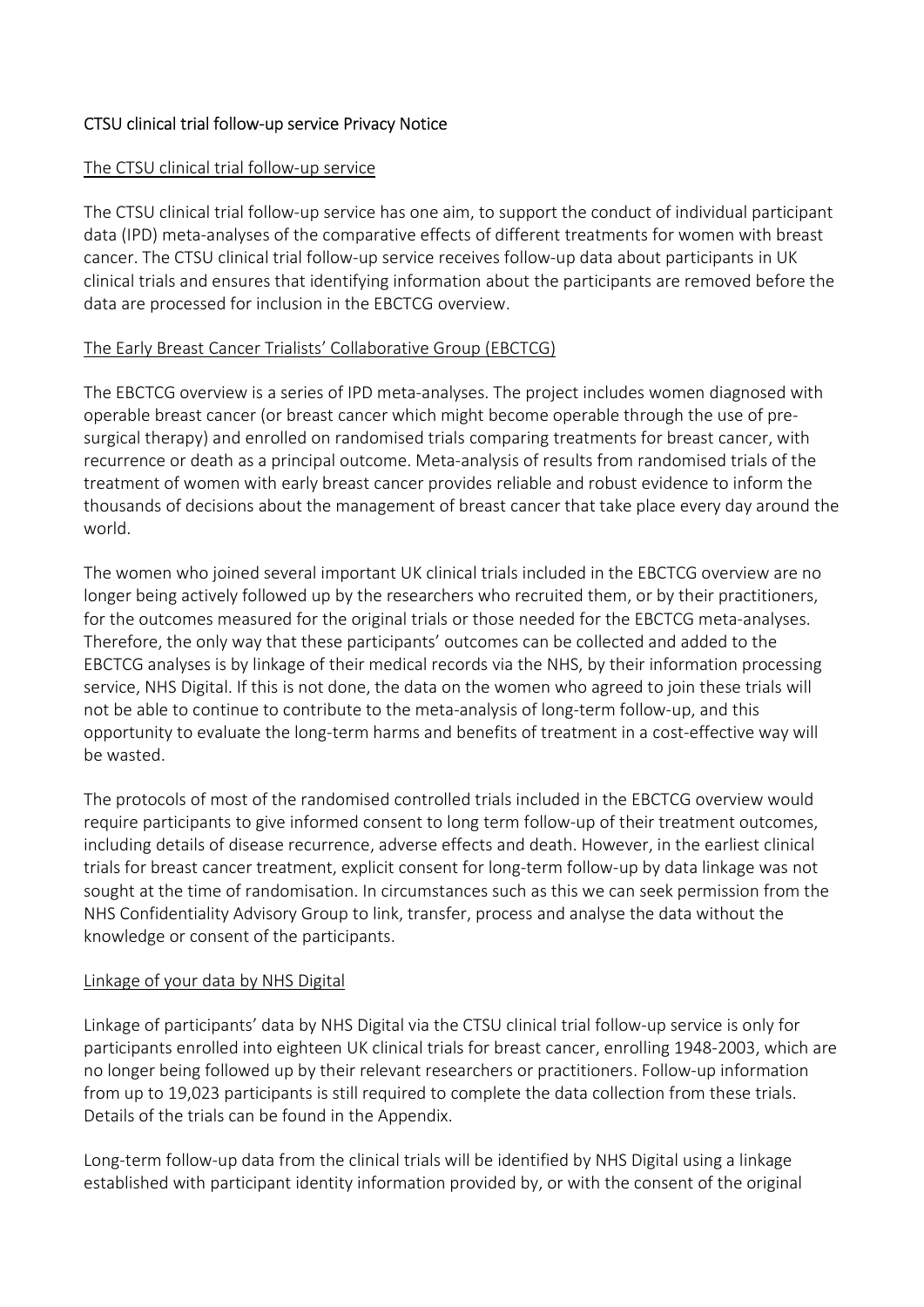trialists. This identity information may include name, date of birth, NHS number and address. Once the link is established with NHS Digital the CTSU Clinical Trial Follow-up Service will delete the participants' identifiable information from their own database within three months. The new followup information from NHS Digital will then be supplied with a pseudo-identifier so it can be linked to the correct trial participant and added to the EBCTCG analysis database. The linkage will end when all participants are confirmed to be deceased or permanently lost to follow-up.

The follow-up information received from NHS digital can include date, type and site of cancer, and the hospital or GP where the cancer was registered. When a participant is deceased, the date and causes of death will be received.

The EBCTCG analysis database (which includes the information supplied by NHS Digital) will contain no personal identifiers. Importantly, whilst the information supplied is specific to each participant, no individual person will be identifiable in any publication arising from this work. Your personal data will not be shared with any third parties and will not be used for any automated decision making or profiling. If you would like to have this data withdrawn, please contact the study team using the details given below.

### Research Ethics Committee approval for the CTSU clinical trial follow-up service

This study has been reviewed and approved by the South Central - Oxford C Research Ethics Committee, reference number 19/SC/0590.

More information about the EBCTCG project can be found here: https://www.ctsu.ox.ac.uk/research/ebctcg

Research is a task that we perform in the public interest. The University of Oxford, as sponsor, is the data controller. This means that we, as University of Oxford researchers, are responsible for looking after your information and using it properly. We will use the minimum personally-identifiable information possible.

The legal basis for the processing and storage of personal data for the CTSU Clinical Trial Follow-up Service is that it is 'a task in the public interest' (article 6 (1) (e)) and, that sensitive personal data is necessary for archiving purposes in the public interest, scientific or historical research purposes or statistical purposes (article 9 (2) (j), based on Article 89 (1)).

### Under Section 251 of the NHS Act 2006, we have permission to conduct this study without consent.

We have special permission to conduct the CTSU clinical trial follow-up service without study-specific consent (i.e. link, transfer, process and analyse the data) from the Confidential Advisory Group. This permission is given under Section 251 of the National Health Service Act 2006 and its current regulations, the Health Service (Control of Patient Information Regulations 2002) (CAG reference number: 20/CAG/0143).

# What to do next?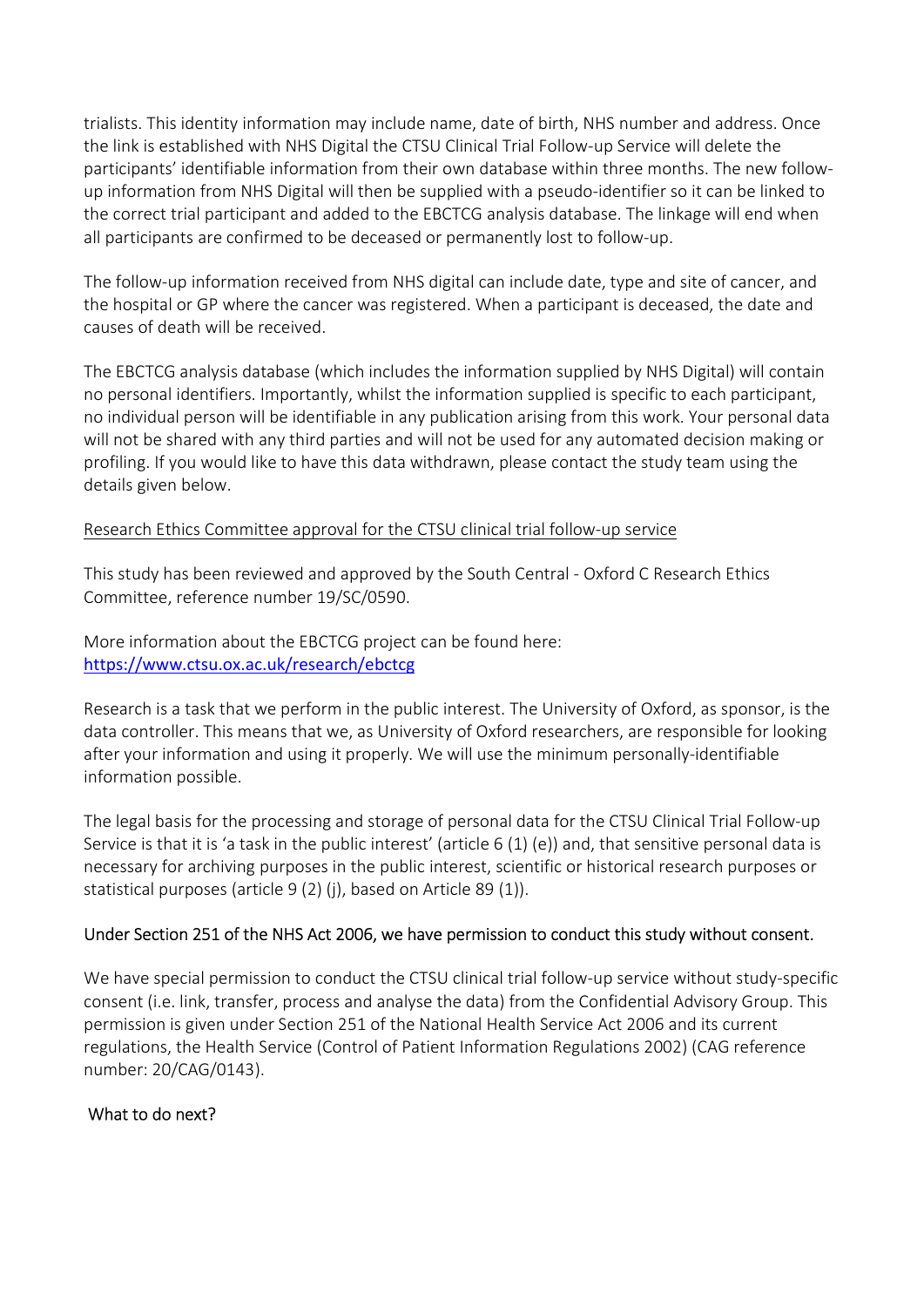If you decide you do not want your data to be linked in this way you can withdraw from this followup, without affecting your current medical care, by contacting the study team at the email address given below.

Data protection regulation provides you with control over your personal data and how it is used. When you agree to your information being used in research, [Where we have received special permission from the Confidential Advisory Group] however, some of those rights may be limited in order for the research to be reliable and accurate. Further information about your rights with respect to your personal data, specifically your right to lodge a complaint with a supervisory authority, is available at https://compliance.web.ox.ac.uk/individual-rights or by contacting our data protection officer at data.protection@admin.ox.ac.uk or the study team using the details below.

If you have further questions, please contact the study team at the following email address:-

## Email: [bc.overview@ndph.ox.ac.uk]

Appendix: UK trials that were linked by CTSU-ctfs

- Ovarian Irradiation Trial, Part I: Entry JUN-1948 to DEC-1950; 189 participants; Principal Investigator Dr Paterson; Reported in: J Faculty Radio 10: 175-80 1959 (no further followup).
- Addenbrooke's Stage II: Entry OCT-1958 to MAY-1965 233 participants; Principal Investigator Dr John Haybittle ; Reported in: Lancet 2:1086-7 1971 (no further follow-up).
- Cardiff Trial: Entry SEP-1967 to JUN-1973; 200 participants; Principal Investigator Margaret Maureen Roberts; Reported in: Ann Surg Oncol 6(5):455-60 1999 (no further follow-up).
- Lister Trial: Entry SEP-1969 to SEP-1976; 534 participants; Principal Investigator L. Turner; Reported in: Ann R Coll Surg Engl 63(4)239-43 1981.
- Regional Breast Study 1 & 2: Entry MAR-1970 to OCT-1975; 1012 participants; Principal Investigator J. P. Lythgoe; 279 participants still being followed up in 1990 were linked in 2001; Reported in: Br J Surg 69(12) 693-6 1995.
- King's/Cambridge Radiotherapy (C.R.C. 1): Entry MAY-1970 to JUN-1975; 2800 participants; Principal Investigator M. Baum; a number of UK participants were linked in 1999; Reported in: World J Surg. 1994 Jan-Feb;18(1):117-22.
- Tamoxifen trial: Entry NOV-1976 to JUL-1982; 1005 participants; Principal Investigator Dr G. Ribeiro; Reported in: Br J Cancer 62(Suppl 12):16 1990.
- CMF/Tamoxifen Trial UK: Entry MAY-1978 to MAR-1984; 118 participants; Principal Investigator Dr L.F.N. Senanayake; Reported in: Lancet 2 (8412):1148-9 1984.